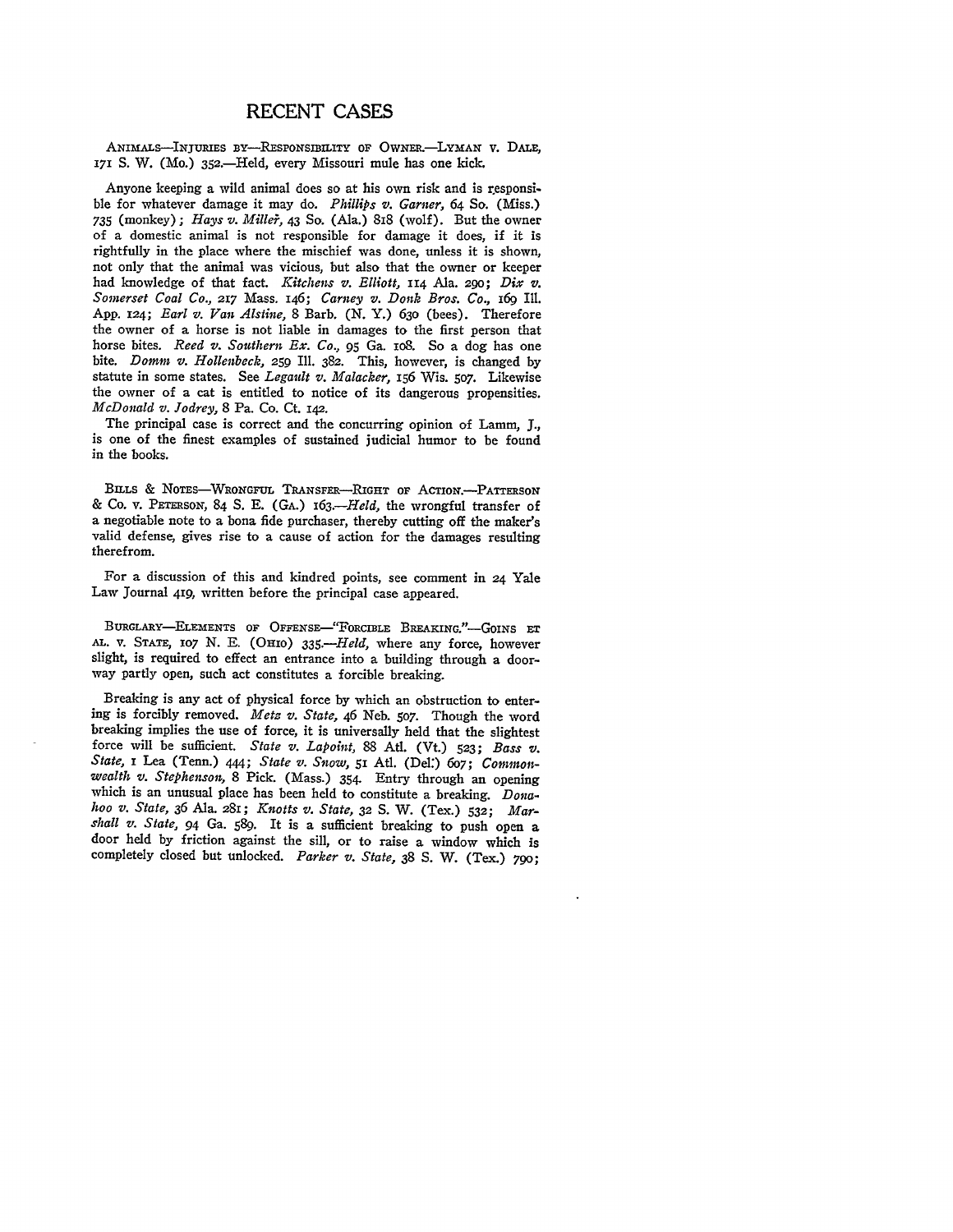*May v. State,* **4o** Fla. 426; *State v. Henderson,* 212 Mo. 208. Where the outer door is open, merely opening an unlocked inner door is a breaking. *State v. Scripture, 42* **N.** H. 485; *Rolland v. Commonwealth,* **85** Pa. **66.** But entering **by** an unobstructed opening is not a breaking. *State v. Hart, 77* **S. E. (S. C.)** 862; *Smith v. Commonwealth,* 128 **S.** W. (Ky.) **68.** Where entry is made through a door or window partly open, there is a conflict. Leaving the door or window ajar, even to a slight degree, would constitute such an invitation that opening further would not amount to a burglarious breaking. May's Criminal Law, p. 244. This is the law in England. *Rex v. Smith,* i Moody 178; *Rex v. Hyams, 7* C. & P. 441. And it is the weight of authority in this country. *Commonwealth v. Strupney,* **1o5** Mass. 508; *Collins v. Commonwealth, 146* **Ky. 698.** The holding of the principal case lays down the opposite rule, namely, that where entry is made through a partly open window or door by pushing it further open, there is a sufficient breaking, and is supported by the more recent decisions. *Claiborn v. State,* 83 S. W. (Tenn.) 352; *People v. White,* 153 Mich. 617, *State v. Sorenson, 138* N. W. (Iowa) *411; State v. Lapoint, supra.* The decision of the principal case is logical and reasonable, and is in accord with the later burglary statutes which require no breaking at all.

COMMERCE-INTERSTATE COMMERCE-WHAT CONSTITUTES.-MCAULIFF v. NEW YoRic **CENT.** & H. R. R. Co., I5o N. Y. **S.** 512. Plaintiff, a conductor of a freight train, took it from the New Jersey terminal into New York and the next day was employed in carrying freight between two New York points. The following day, while returning to the New Jersey terminal he was injured. In a suit for damages under the Federal Employers' Liability Act, claiming that at the time of his injury he was engaged in interstate commerce, *held,* that plaintiff was not so engaged when he was injured. Stapleton and Rich, JJ., *dissenting.*

To bring the employee within the Act the employer must be engaged in interstate commerce and the employee must be therein employed. *St. Louis R. Co. v. Scale, 229* U. S. I56; *Pedasen v. D. L. & W. R. Co., 229* U. **S.** 146. The acts of a fireman in preparing his engine for a trip in interstate commerce have been held to bring him within the Act. *N. C. R. Co. v. Zachary,* 232 U. **S.** 248. An employee injured while repairing a refrigerator car, used indiscriminately in interstate and intrastate commerce, comes within the Act. *N. P. R. Co. v. Maerkl,* 198 Fed. i. A repairer of a switch used for both interstate and intrastate commerce is within the Act. *Calasurdo v. Cent. R. of N.J.,* 192 Fed. 9o1. So also a servant who was acting as a watchman or caretaker of a "dead" engine, which was being hauled by an interstate train from one state to another. *Atl. Coast Line R. Co. v. Jones*, 63 So. 693. Likewise a fire-<br>man under orders to take transportation to relieve a fireman on an interstate commerce train. *Lamphere v. Oregon R. & Nay. Co., 196* Fed. 336. The courts construe the Act as broadly and liberally as possible. *Behrens v. Ill. Cent. R. Co.,* **192** Fed. **58I.** The principle which the decisions lay down is that if the effect of the injury or death of the employee is to directly hinder, delay or impede interstate commerce, the employee is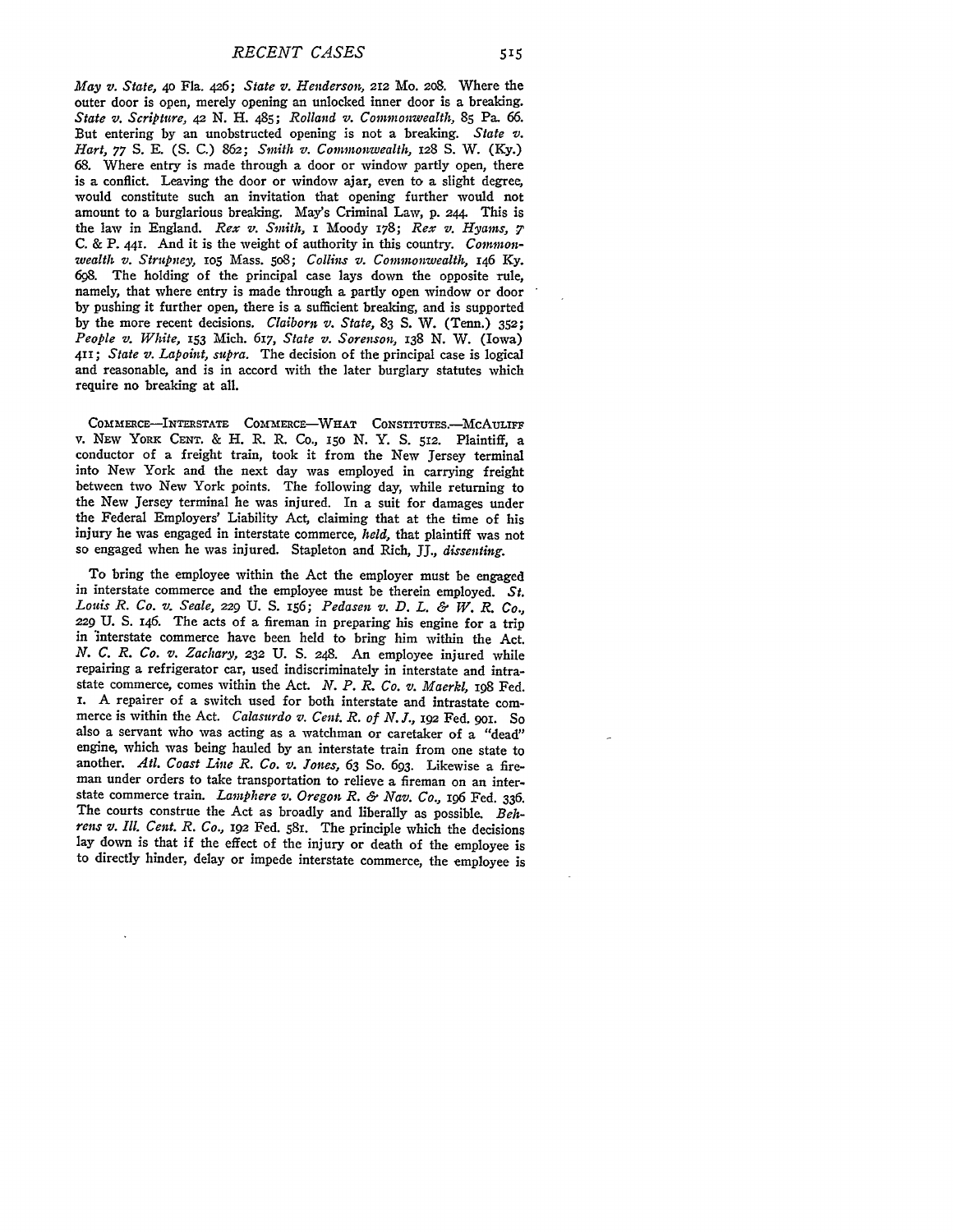brought within the provisions of the Act. This case is on the border line, but from the evidence seems sound.

CoNTRAcTs-AsslGNXa ENT-SALE **ON** CREDIT-PERsoNAL TRUST **AND** CON-FIDENCE.-MAGNOLIA PETROLEUM Co. v. HAVOLINE AUTO **SUPPLY** Co., 172 S. W. (TEX.) *759.—Held*, that a contract to sell on credit such quantity of gasoline as the obligee might need for his business, subject to maximum and minimum limitations, is non-assignable, as involving personal credit, trust, and confidence.

It is agreed, wherever the question has been squarely presented, that a contractual obligation is never assignable in such sense as to enable the assignor to divest himself of his original liability. *Martin v. Orndorff,* 22 Iowa **5o4;** *Currier v. Taylor, i9* N. H. i89. It follows that a vendor on credit would still have recourse to the original vendee after an assignment by the latter. Nevertheless it has been usual not to allow an assignment of the rights of a purchaser on credit. *Demarest v. Duhton Lumber Co.,* 88 C. C. A. **(U.** S.) *310; Sims v. Cordele Ice Co.,* **zIg** Ga., **597;,** *Hardy Implement Co. v. Iron Works,* 129 Mo. *222.* Some of these cases might better have gone upon the insolvency of the original purchaser and the consequent right of the vendor to repudiate. *Demarest v. Dunton Lumber Co., supra.* Indeed in such cases an assignment has sometimes been allowed, conditioned upon an undertaking of immediate payment **by** the assignee, on the questionable assumption that a cash sale involves no relation of trust and confidence. *In re Niagara Radiator Co.,* 164 Fed. **lO2.** A contract right is assignable unless a relation of personal confidence is involved on the part of obligor toward obligee. *Bonding & Trust Co. v. R. R. Co., 6o* **C. C. A. (U. S.)** *52.* Often the right is non-assignable because inseparable from a duty of the assignor which involves personal confidence. *R. R. Co. v. Bedgood,* 116 Ga. 945. **Cf.** *City of Philadelphia v. Locklurdt,* **73** Pa. St. 211. But sometimes a confidential relationship is involved in the intrinsic nature of the right itself, irrespective of the admissibility of a substituted performance of the assignor's duty. *Redheffer v. Leathe,* **i5** Mo. App. 12 (contract of hiring); *Glass Co. v. Land Co.,* **35** Ind. **App.** 45 (contract to supply gas to meet needs of neighboring factory). This, on principle, is eminently true of rights involving the exercise of an option. *McQueen v. Chouteau, 20* Mo. 222 (option to select). This is well recognized in the case of an undertaking of guaranty for such advances as should be made **by** the obligee. *Friedlander v. Plate-Glass Insurance Co.,* **38** App. Div. **(N.** Y.) 146; *Schoonover v. Osborne,* **io8** Iowa 453. **By** the weight of authority however, rights involving options are assignable. *Rice v. Gibbs,* **33** Neb. 46o (option to purchase); *Horner v. Wood, 23 N.* **Y. 350** (option to extend continuance of contract); *R. R. Co. v. Gluck,* **31** Tex. Civ. **App.** 211 (option as to quantity); *Oil & Mineral Co. v. Babb.,* **122** La. **<sup>415</sup>** (option as to quantity). *Contra, R. R. v. Bedgood and Demarest v. Dun. ton Lumber Co., supra* (option as to quantity). The principal case ignores the question last raised; its *ratio decidendi,* while supported **by** authorities, overlooks the distinction between an admissible substitution of performance and an inadmissible assignment of a liability.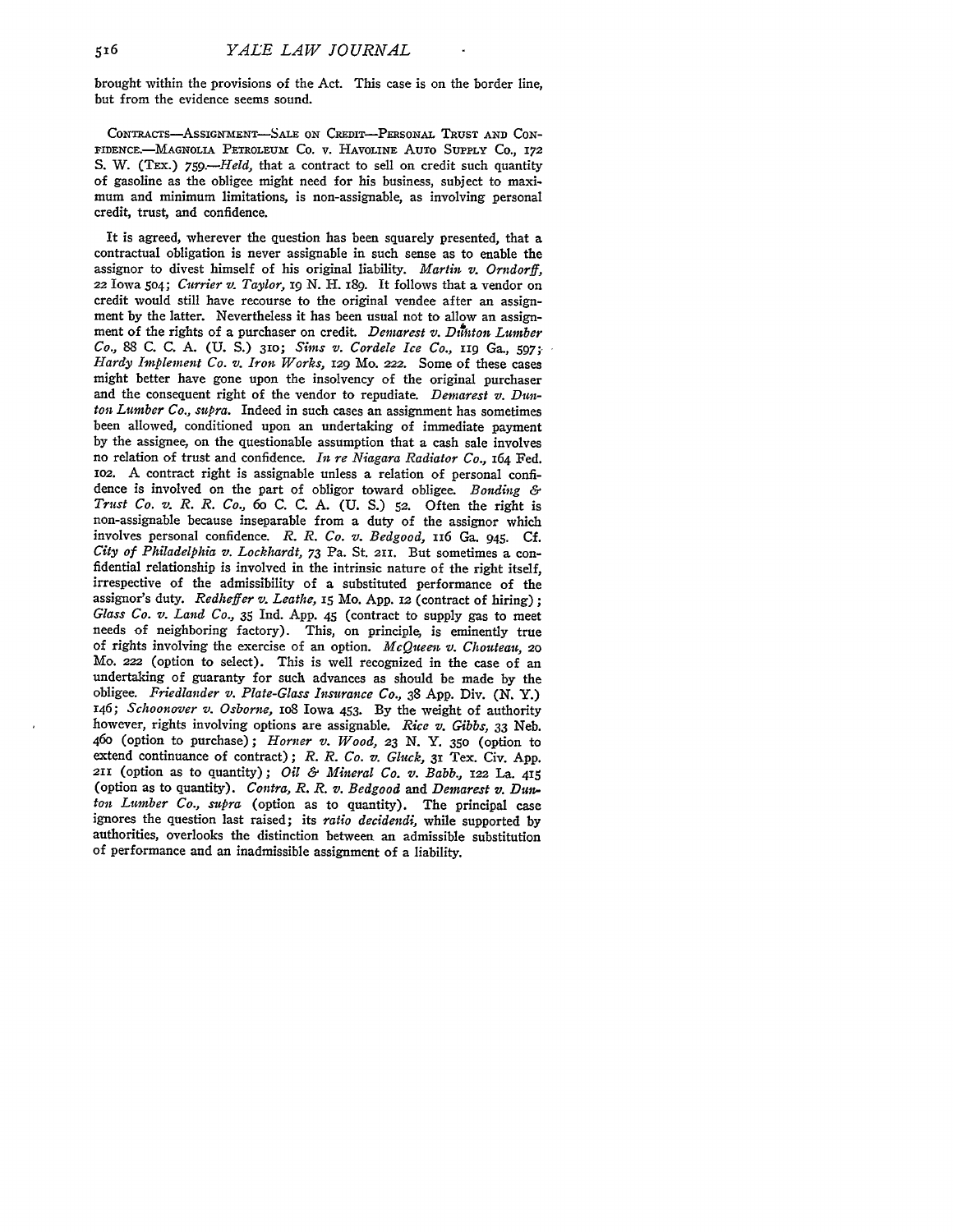DOMICILE-DOMICILE OF CHOICE-INTENT.-BAKER ET AL. **V.** BAKER, ECCLES & **CO. ET** AL., 173 **S.** W. (Ky.) *iog.-Held,* where a person has removed to a place with an intention of remaining there indefinitely, that becomes his domicile, despite an indefinite "floating intention" to return to his place of former abode at some time.

Most of the cases hold that to effect a change of domicile there must **be** residence in the new location, with an intention to remain there. *Eisele v. Oddie,* 128 Fed. 941; *Cabot v. City of Boston, 66* Mass. **52.** If there is an intention to return at a definite future time, the former place continues to be the domicile. *Collins v. City of Ashland,* **112** Fed. 175. The difficulty in the cases, however, comes when there is a change of actual residence, but no *animus inanendi. it re Titterington's Estate, 13o* Iowa 356, held that domicile could not be defeated by mere vague intent to return at some future time. *Contra, State v. Snyder, 182<sup>'</sup>Mo. 462. An* extreme case holding that intent does not control is that of *Cruger v. Phelps, 47 N.Y.* Supp. 61, where a native of New York resided in Europe with his family the greater part of the time for 5o years before his death, and stated that he preferred Europe and intended to make it his home in the future. Despite these declarations, it was held New York continued to be his domicile. Some cases make the question of intention decisive. *Maslin's Ex'rj v. Hiett, 37* W. Va. **15.** The rule **of** the principal case seems to be in accord with the weight of the decided cases and clearly correct in principle, in that it gives effect to the legal results of acts rather than the legal results intended in defiance of them.

EXECUTORS AND ADMINISTRATORS-PRIORITIES OF CLAIMS-FUNERAL EXPENSES-MONUMENTS.-IN RE LESTER'S ESTATE, 150 N. W. (IOWA) *1033.-Held,* under a statute providing that as soon as the executor or administrator has sufficient means he shall pay charges of deceased's last sickness and the funeral expenses,-the expense of a tombstone may be allowed after paying the expenses of the last sickness although the estate is insolvent. It is not strictly a funeral expense but the court can in its sound discretion so regard it.

The general rule is that expenses for tombstones are proper as part of the funeral expenses. *Pierce v. Fulmer,* 165 Ala. 344; *Phillipps v. Duckett,* **112** Ill. **App. 587.** Such an allowance is sometimes provided for by statute. Kentucky Statutes, Sec. **3885.** But the expenditure for such a purpose must be reasonable considering all the circumstances of the deceased. *In re Koppikus' Estate,* i Cal. App. 84; *Pease v. Christman,* supra. It has been held on the other hand, however, that the cost of a tombstone never can be included under funeral expenses. *Hisem v. Lemel's Curator*, 19 La.  $425$ . Where the estate is insolvent, as in the principal case, the courts differ in allowing such claims. In England the rule is that no more than is necessary should be allowed and some courts have fixed an arbitrary maximum at  $\mathcal{L}$ io for all the funeral expenses. *East India Co. v. Skinner, Comb.* 342. The American cases, as a rule, hold that the Probate Court may allow a reasonable expenditure for a tombstone even where the estate is insolvent. *Fairman's*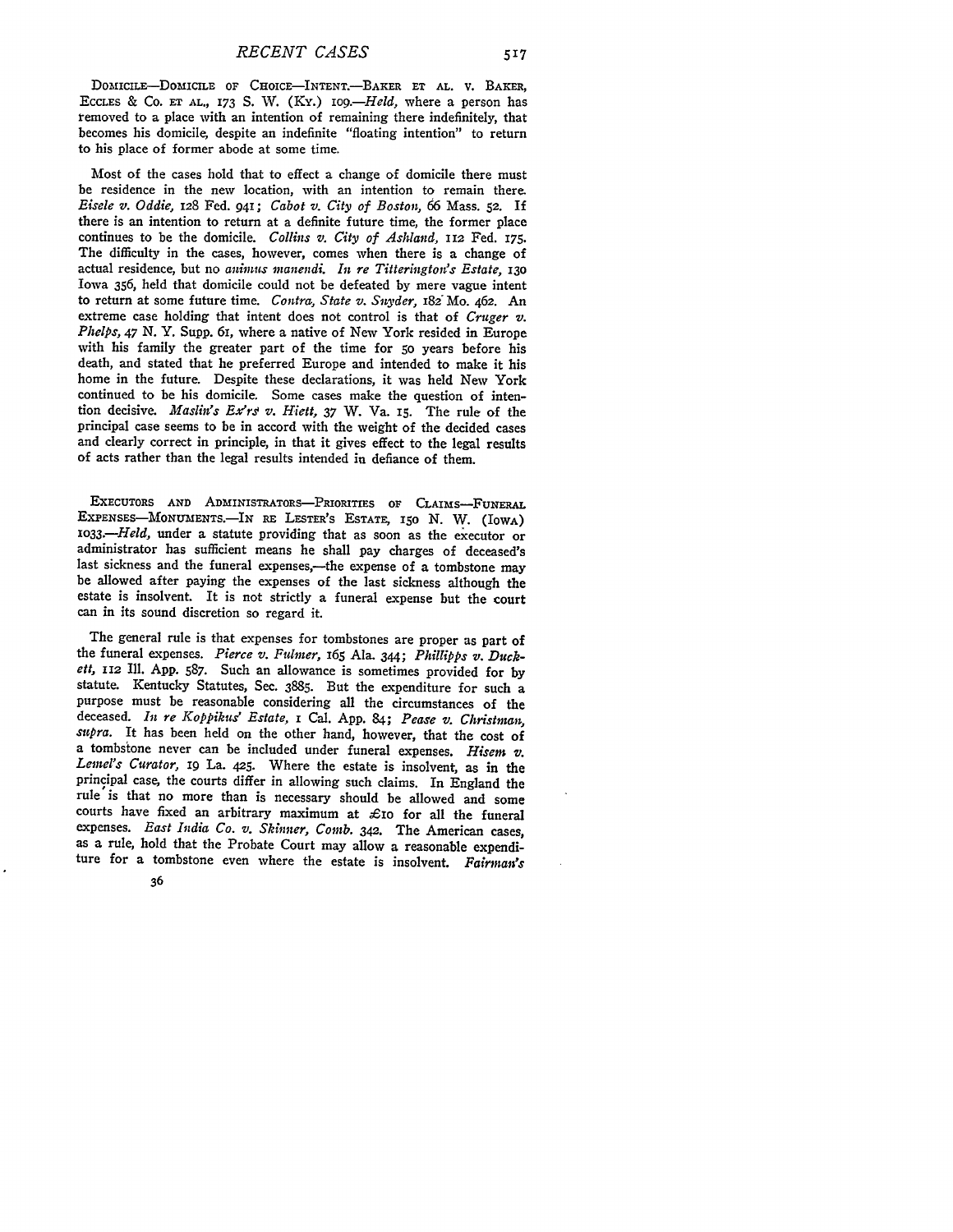*Appeal,* **30** Conn. 2o5; *Ferrier v. Myrick,* 41 *N.* Y. **315;** *Crapo v. Armstrong,* 61 Iowa **697.** But such an allowance was refused in *Little v. Williams, 7* **Il.** App. **67.** The principal case seems to be in accord with the better American view in leaving the matter to the discretion of the court having supervision of the settlement of the estate.

HOMICIDE-CAUSES OF DEATH.-PEOPLE V. KANE, 107 N. E. (N. Y.) *655.-Held,* where defendant's shooting deceased **-** caused a miscarriage, followed by blood poisoning, from which she died, it is no defense that medical negligence intervened to cause death, unless such negligence was the sole cause of the death.

Notwithstanding the numerous conflicting *dicta* found in the reports, the actual adjudications in this country are overwhelmingly in accord with the principal case. *People v. Lewis,* 124 Cal. **551;** *Thompson v. L. & N. R. R. Co.,* 91 Ala. 496. One inflicting an unlawful bodily injury is accountable for all consequences that flow from the injury in natural sequence. *Taylor v. State,* 41 Tex. Cr. R. 564. And medical attention, though erroneous and negligent, is in natural sequence. *Perdue v. State, 69* **S. E.** (Ga.) 184. Although the chain of causation is broken **by** the intervention of an independent wrongdoer or disease, the original injury does not necessarily cease to operate as a cause of death ensuing within a year and a day from the inflicting thereof. *People v. Lewis, supra.* To excuse the original wrongdoer, it must appear that the intervening independent agency was the sole cause; that is, that at the moment of death the original injury was not contributing at all to the fact of the dying. *Hollywood z. State, 12o* Pac. (Wyo.) 471; *State v. Foote,* **58 S.** C. **218;** *Thompson v. R. R. Co., supra; Wagner v. Woolsey,* 48 Tenn. **235.** And the presumption on this point is *prima facie* against the accused. *State v. Morphy,* **33** Iowa 27o; *Loew v. State, 6o* Wis. **559.** But the accused may in each case show to the jury the extent of the wound inflicted **by** him to aid them in their determination. *Wilson v. State, 24* **S.** W. (Tex.) 4o9. In Texas, **by** statute, the general rule as to intervening agencies does not apply where the intervening agency consists of improper treatment. *Penal Code,* Art. 652. In a few jurisdictions the rule of the principal case is not followed, on the theory that its application involves the punishing of mere intent and the absurdity of having more than one murder of the same man. *State v. Wood,* **53 Vt. 56o;** *State v. Angelina,* So **S. E.** (W. Va.) **141.** But this view overlooks the point that the homicide does not occur as a fact until death ensues within a year and a day, no matter how many persons may have done wrongful acts which contribute as causes of the death. *Com. v. Macloon*, *IOI* Mass. **i;** *Robbins v. State,* 8 Oh. St. 131.

HUSBAND AN<sup>-</sup> WIFE-"DESERTION."-WELCH v. STATE, 67 So. (FLA.) *224.-Held,* that the word "desertion" has a broader meaning than mere physical separation, and that under the title "An act to provide punishment for the desertion of wife or child," the legislature may punish the withholding of means of support from such dependents.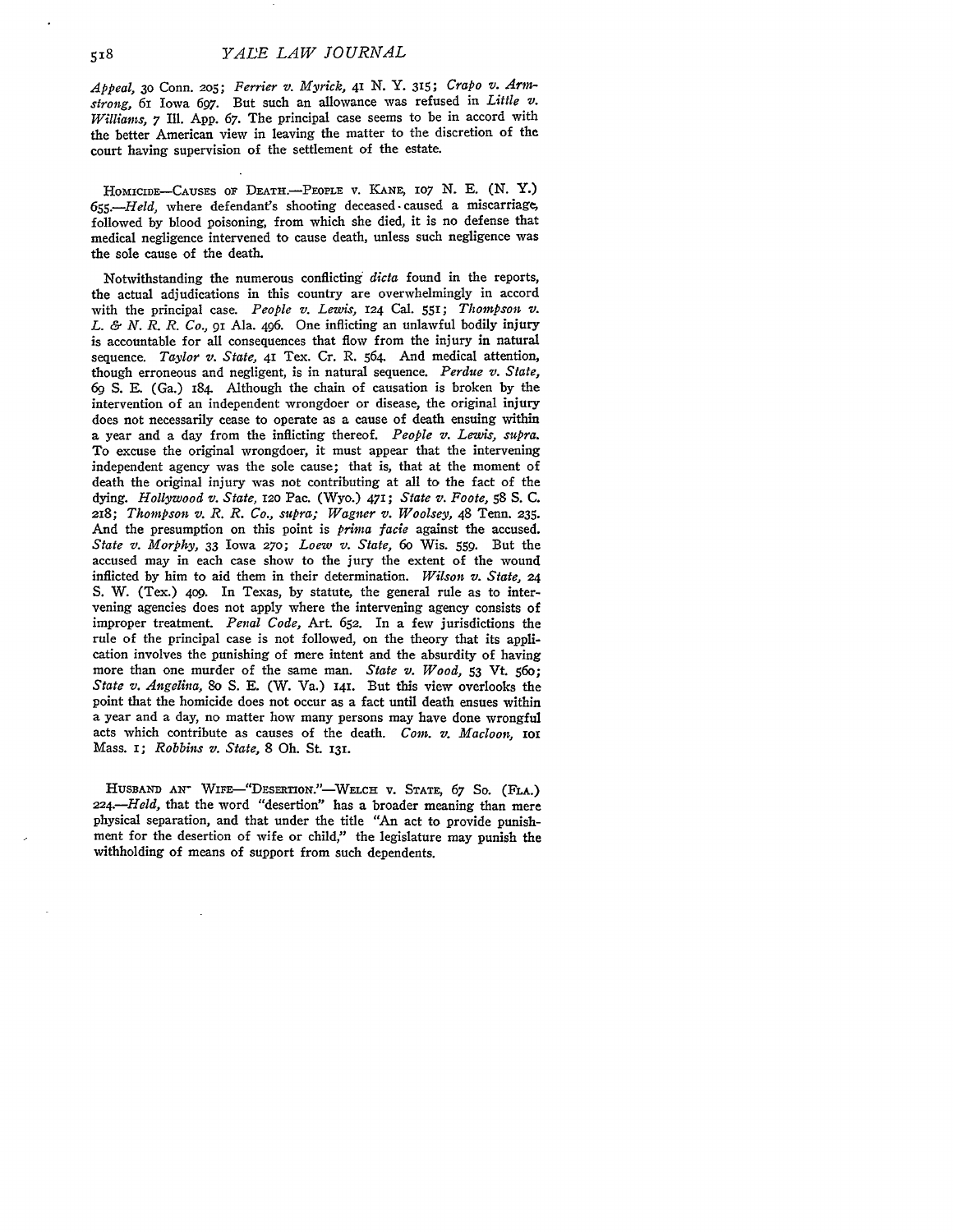The term desertion as used in reference to husband and wife is generally held to contemplate a voluntary separation of one party from the other, without justification, with the intention of not returning. *Williams v. Williams, 13o* **N.** Y. 193; *Kikell v. Kikell, 25* Nebr. 256, 41 **N.** W. i8o. "Wilful desertion is the voluntary separation of one of the married parties from the other with the intent to desert." Rev. Codes of **N.** Dak. *i9o5,* Sec. **4052.** The word "desertion" as used in connection with the marital relation is synonymous with "abandonment." *People v. Crouse, 83* **N.** Y. **Supp.** 812; *State v. Weber,* 48 Mo. **App. 500,** 504. Absence is desertion, as the term "desertion" is used making such act a ground for divorce. *Elzas v. Elzas,* **171** Ill. **632,** 49 **N. E. 717. By** the weight of authority the refusal of sexual intercourse does not constitute desertion. *Fritz v. Fritz, 138 Ill. 436; Southwick v. Southwick, 97 Mass. 327; Segelbaurn v. Segelbaum, 39* Minn. 258; *Contra, Whitfield v. Whitfield,* **89** Ga. **471;** *Evans v. Evans,* **93** *Ky. 51O; Rector v. Rector, 78 N.* **J. Eq. 386.** Upon the point involved in the principal case what little authority there is seems to support a contrary rule, namely, that non-support is not sufficient to constitute desertion. *Proudlove v. Proudlove,* 46 Atl. **(N.** *J.)* 951; *Howell v. Howell, 64* **N. J. Eq. 191;** *Bennett v. Bennett,* support is desertion, is to add a meaning to the latter term which does not seem justified by its use in either ordinary or legal phraseology.

INsURANcE-REVIVER **AFTER TEMPORARY** BREAcH **OF CONDITION.-COTING-HAM** V. **MARYLAND** MOTOR CAR **INS.** Co., 84 **S. E.** (N. C.) *274-Held,* that a chattel mortgage given on the insured property merely suspended the though the policy provided that it should be "void . . . if the property hereby insured be or become incumbered **by** a chattel mortgage."

The court made no attempt to review all the conflicting decisions on this question nor to reconcile them for the reason that it would have been impossible. In the case of a warranty the weight of authority seems to be that a breach *ipso facto* avoids the policy, though the breach be but temporary in character, and that there can be no reviver except by consent of the insurer; that is, there must be a new contract. *Kyte v. Com. Union Ass. Co.,* 149 Mass. II6; *Fernandez v. Great Western Ins. Co.,* 48 **N. Y.** 571. Logically the breach of a condition should have the same effect as a breach of warranty but the weight of authority does not so consider it. The cases allowing a reviver where there is no provision in the policy against change of interest **by** mortgage may perhaps be distinguished though the same reasons are given in both. *Worthing v. Bearse,* 12 Allen 382; *Lane v. Maine Mut. Fire Ins. Co.,* 12 Me. *44.* The confusion is made worse by the fact that the same courts have arrived at different conclusions in dealing with different conditions and sometimes with the same condition. Compare *Tompkins'v. Hartfotd Fire Ins. Co., 49* N. Y. Supp. 184 with the *dictum* in *Gray v. Guardian Ass. Co., 31* N. Y. **Supp.** *237; Ring v. Phoenix Assur. Co.,* 145 Mass. 426 (holding that vacancy merely suspended the policy); *Hinckly v. Germania Fire Ins. Co.,* 14o Mass. 38 (holding that temporary failure to renew license for a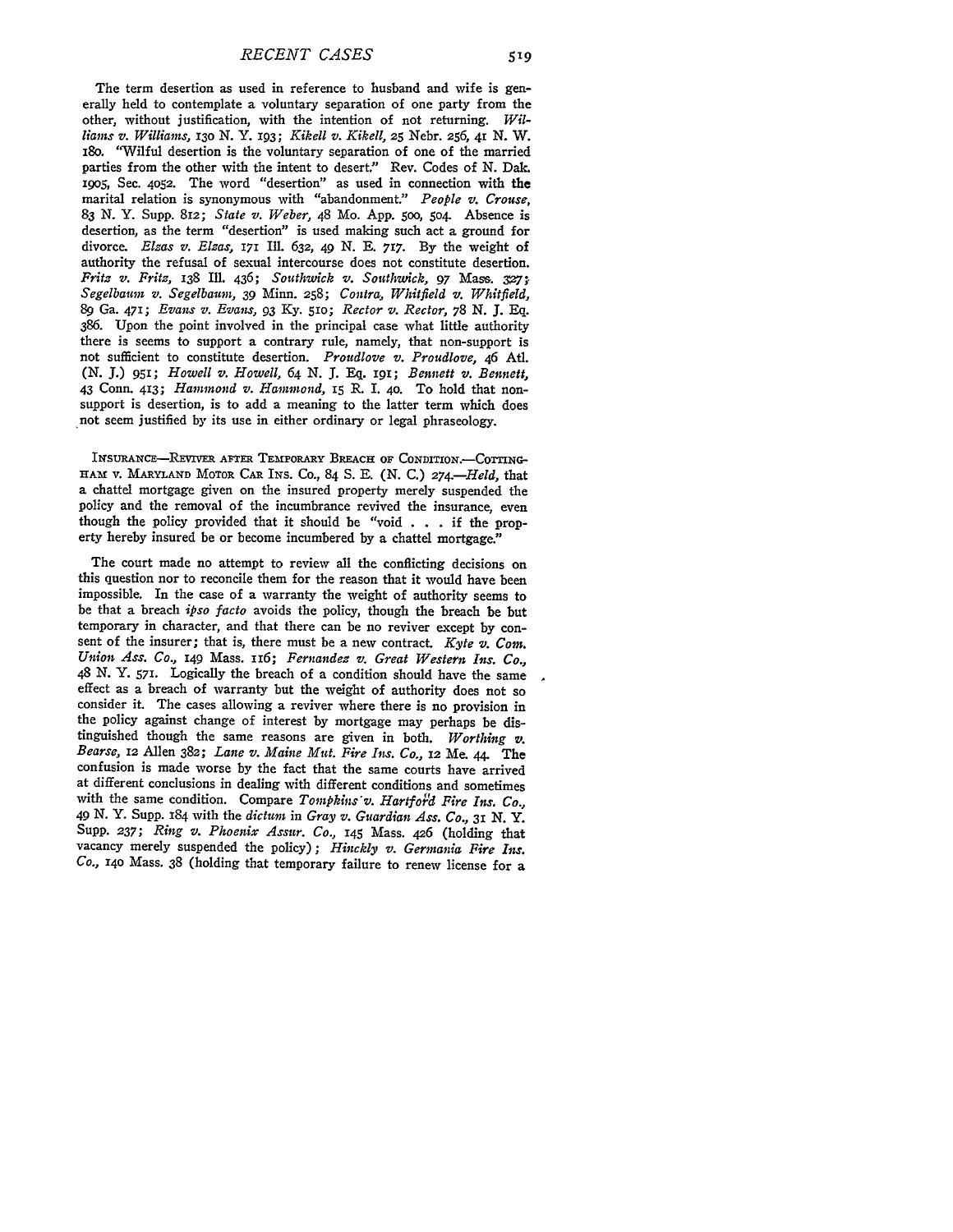billiard table as provided did not avoid the policy) ; *Kyte v. Com. Union Ass. Co., supra; Hill v. Middlesex Mit. Assier. Co.,* **174** Mass. *542* (holding that increase of risk absolutely forfeited the policy). The courts of Illinois have often and consistently held that a breach of condition merely suspends the policy. *Trader's Ins. Co. v. Catlin,* 163 Ill. 256 (increase of risk); *Gerinatia Fire Ins. Co. v. Klewer, 129* Ill. **599** (other insurance) **;** *Insurance Co. of N. A. v. Garland,* io8 Ill. **220** (unoccupancy); *Crete Farmers Mit. Twp. Ins. Co. v. Miller,* **70** Ill. App. **599** (unauthorized use of the premises). For a review of the authorities see *Sumter Tobacco Warelouse Co. v. Phoenix Ins. Co.,* io L. R. A. (N. S.) 736, 56 S. E. (S. C.) 654. The cases allowing reviver of a policy after a temporary breach of condition have stretched the rule that policies of insurance are construed in favor of the insured. The only remedy for the conflicting state of the law on practically every question in insurance is a uniform statute such as the Sales Act and the Negotiable Instruments Law.

**JUDGMENT-COLLATERAL** ATTAcK-ERRoR-FRAUD.-YOUNG V. WILEY, **107 N.-E.** (IND.) *278.-Held,* a judgment of a court of competent jurisdiction cannot be collaterally impeached because erroneous, though it may be impeached for want of jurisdiction or because it was procured through fraud.

A collateral attack is an attempt to impeach a judgment or decree in a proceeding not instituted for the express purpose of annulling, correcting or modifying such judgment or decree. *17 Am. & Eng. Encyc. of Law 848.* Errors of law which might be corrected on appeal by proper proceedings cannot be made the ground of collateral attack on a **judg**ment. *Jones v. Edernan,* **223** Mo. **312.** Whenever judgment is absolutely void, it is subject to collateral attack. *Barnett v. Baier Cooperage Co.,* 145 Ky. 163. A judgment or decree rendered without jurisdiction is absolutely void. *Buffum v. Ramsdell,* **55** Me. **252;** *Denk v. Fiel, 249* Ill. 424. The test of jurisdiction is whether the court had power to enter upon the inquiry; not whether its conclusion was right or wrong. *Board of Comm. of Lake Couty v. Platt, 79* Fed. 567. And where the court has jurisdiction to enter a default, a judgment on default is as conclusive against collateral attack as any other form of judgment. *Ruppin v. McLachlen,* **122** Iowa 343. In order to make a judgment void, the want of jurisdiction over the parties or the subject-matter must appear on the face of the judgment record. *Hahn v. Kelly,* 34 Cal. **391.** But a few courts hold that the recital of the record does not impart absolute verity and may be controverted by evidence *aliunde. Ferguson v. Crawford, 86 N.* Y. 6og. Where court had jurisdiction of the parties and subject-matter, it is well settled that the judgment is not void, though erroneous, and cannot be impeached collaterally. *Smith v. Schlink, 44* Colo. **200;** *Torey v. Bruner, 6o* **Fla.** 365. A judgment will not be set aside in a collateral proceeding because it was founded on a fraudulent instrument or perjured evidence, or for any matter which was actually presented and considered in the judgment assailed. *United States v. Throck-*

 $\mathcal{L}$